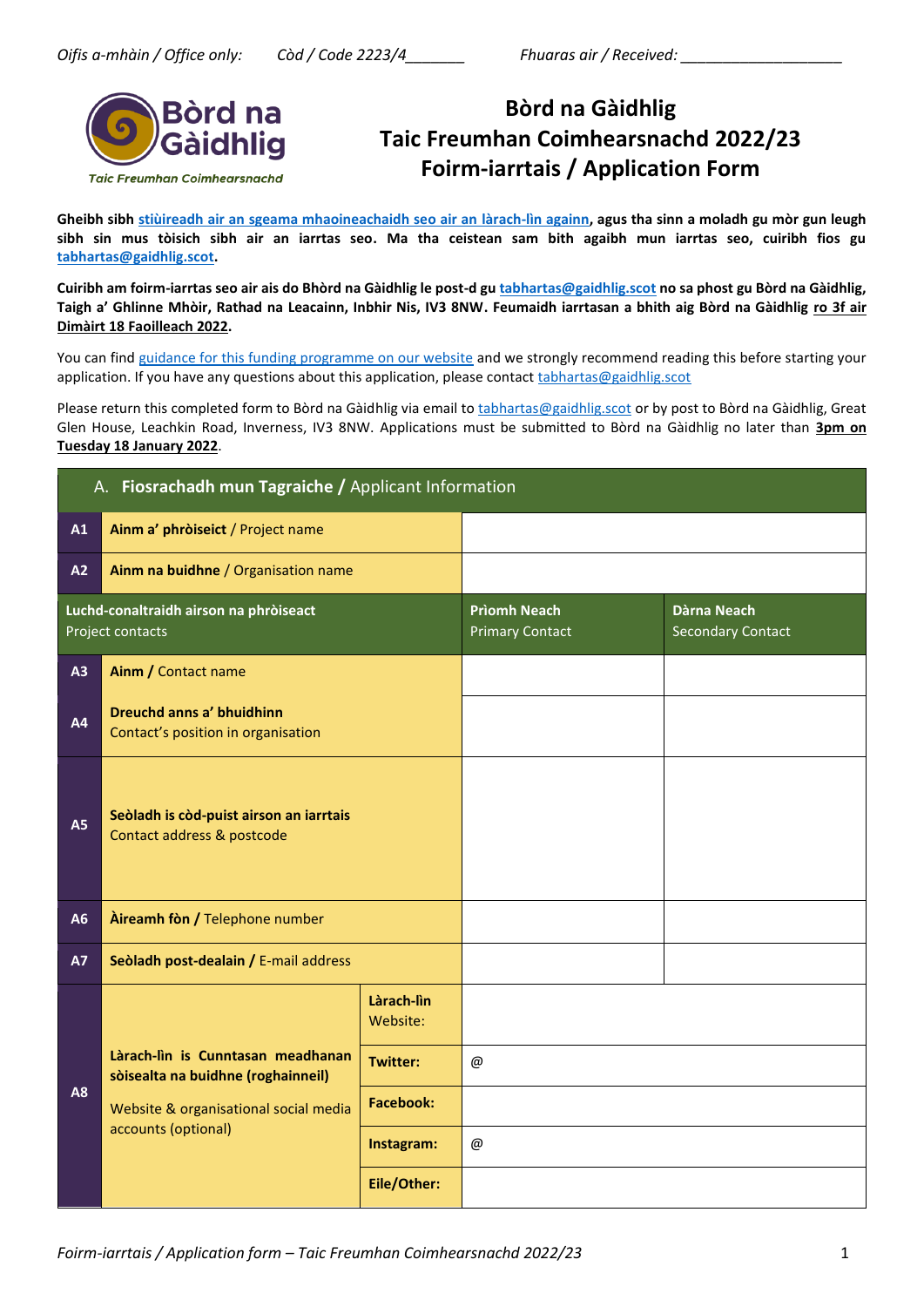| A9  | Structar Laghail, m.e: Comann Neo-chorporraichte,<br><b>Companaidh Earranta le Barantas, SCIO, Companaidh</b><br>Earranta le Earrannan, Com-pàirteachas, no Eile<br>(innsibh dè an structar)<br>Legal structure, e.g.: Unincorporated Association,<br>Company Limited by Guarantee, SCIO, Company | Àireamh chlàraichte a' Chompanaidh (ma tha sin<br>iomchaidh)<br>Company Registration number (if applicable): |
|-----|---------------------------------------------------------------------------------------------------------------------------------------------------------------------------------------------------------------------------------------------------------------------------------------------------|--------------------------------------------------------------------------------------------------------------|
|     | Limited by Shares, Partnership, or Other (please<br>specify)                                                                                                                                                                                                                                      |                                                                                                              |
|     |                                                                                                                                                                                                                                                                                                   | Tha / Yes<br>Chan eil / No                                                                                   |
| A10 | A bheil am buidheann agaibh clàraichte mar<br>bhuidheann-charthannais?<br>Is your organisation a registered charity?                                                                                                                                                                              | Aireamh chlàraichte (ma tha sin iomchaidh)<br>Registration number (if applicable)                            |
|     |                                                                                                                                                                                                                                                                                                   |                                                                                                              |

**Dèanaibh cinnteach gu bheil na pàipearan a leanas an cois an iarrtais agaibh (no thoiribh ceangal-lin far am faighear iad), far a bheil iad iomchaidh (m.e. chan fheum sgoiltean seo a dhèanamh). Ma tha sibh air na pàipearan seo a chur gu Bòrd na Gàidhlig às dèidh Dùbhlachd 2019 mu dheireadh is chan eil iad air atharrachadh on uair sin (ach airson cunntasan-banca/cunntasan) chan fheum sibh iad a chur a-steach thugainn a-rithist.**

Please ensure the following supporting documents are enclosed with your application (or provide a web link where they can be found), where applicable (e.g. schools are exempt). If you have submitted these documents to Bòrd na Gàidhlig after December 2019 and they have not changed since (except for bank statements/accounts) you do not need to submit these again.

|     | FIOSRACHADH-TAICE A BHARRACHD / SUPPORTING INFORMATION                                                                                                                                                                                                                                                      |                               |  |  |  |  |
|-----|-------------------------------------------------------------------------------------------------------------------------------------------------------------------------------------------------------------------------------------------------------------------------------------------------------------|-------------------------------|--|--|--|--|
| A11 | <b>Bonn-stèidh no Meòrachan</b><br><b>Constitution or Memorandum and Articles of Association</b>                                                                                                                                                                                                            |                               |  |  |  |  |
|     | Liosta le Buill a' Bhùird no na Comataidh<br>List of Board or Committee Members                                                                                                                                                                                                                             |                               |  |  |  |  |
|     | Na Cunntasan Bliadhnail mu dheireadh (no 3 cunntasan-banca mu dheireadh, no<br>airson bhuidhnean ùra litir bhon banca a dhearbhadh gu bheil cunntas air<br>fhosgladh)<br>Most recent Annual Accounts (or last 3 bank statements, or for new organisations<br>a letter from bank to confirm account opening) | <b>Riatanach</b><br>Essential |  |  |  |  |
|     | Poileasaidh Dìon Chloinne no Barantachaidh (ma tha clann no daoine so-leònta<br>an sàs sa phròiseact)<br>Child Protection or Safeguarding Policy (if your project involves children or<br>vulnerable people)                                                                                                |                               |  |  |  |  |
|     | An Aithisg Bhliadhnail mu dheireadh / Latest Annual Report                                                                                                                                                                                                                                                  |                               |  |  |  |  |
|     | Poileasaidh Gàidhlig / Gaelic Policy                                                                                                                                                                                                                                                                        | Air am moladh<br>(ma tha iad  |  |  |  |  |
|     | <b>Poileasaidh Co-ionannachd Chothroman</b><br><b>Equal Opportunities Policy</b>                                                                                                                                                                                                                            | agaibh)<br>Recommended        |  |  |  |  |
|     | Poileasaidh no Aithris Àrainneachd<br><b>Environmental Policy or Statement</b>                                                                                                                                                                                                                              | (if available)                |  |  |  |  |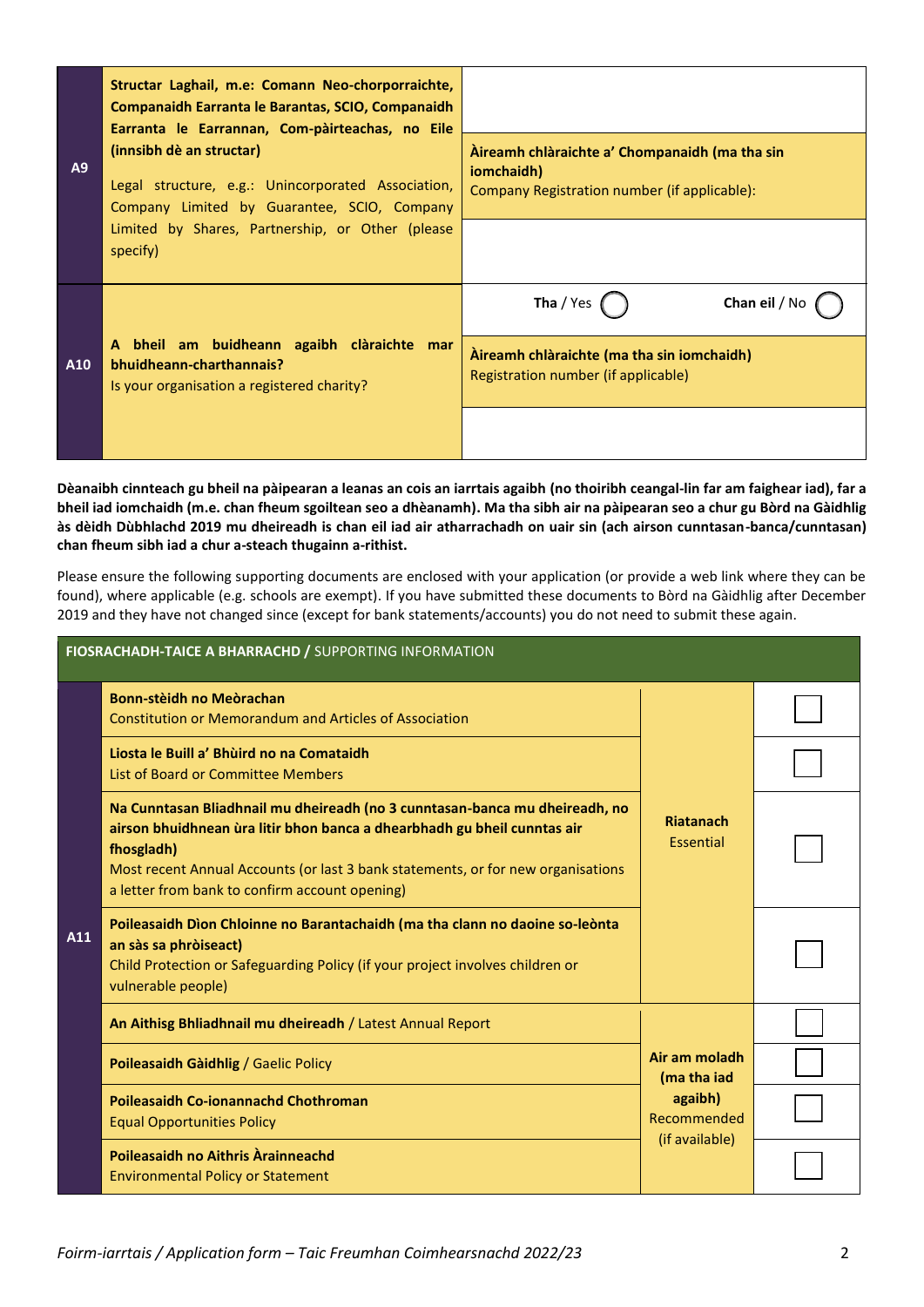|           | B. Geàrr-iomradh air a' Phròiseact / Project Summary                                                                                                                                                                                                                                                                                                                                                                 |                                                             |  |  |  |  |  |
|-----------|----------------------------------------------------------------------------------------------------------------------------------------------------------------------------------------------------------------------------------------------------------------------------------------------------------------------------------------------------------------------------------------------------------------------|-------------------------------------------------------------|--|--|--|--|--|
| <b>B1</b> | Thoiribh geàrr-iomradh (mu thimcheall air 250 facal) air a' phròiseact dha bheil sibh a' sireadh taic-airgid bho<br>Bhòrd na Gàidhlig, cò gheibh buannachd às agus cò bhios an sàs ann an lìbhrigeadh.<br>Please briefly describe (in around 250 words) the project for which you are applying, who will benefit and what you<br>hope to achieve.                                                                    |                                                             |  |  |  |  |  |
|           |                                                                                                                                                                                                                                                                                                                                                                                                                      |                                                             |  |  |  |  |  |
| <b>B2</b> | Càite am bi am pròiseact a' tachairt?<br>Where will the project take place?                                                                                                                                                                                                                                                                                                                                          |                                                             |  |  |  |  |  |
|           | CLÀR-AMA A' PHRÒISEICT / PROJECT TIMEFRAME                                                                                                                                                                                                                                                                                                                                                                           |                                                             |  |  |  |  |  |
| <b>B3</b> | Cuin a tha sibh an dùil am pròiseact a<br>thòiseachadh is crìochnachadh?<br>When do you expect the project to start and end?                                                                                                                                                                                                                                                                                         | A' tòiseachadh<br><b>Starting</b><br>A' crìochnachadh       |  |  |  |  |  |
| <b>B4</b> | Ma bhios sreath de thachartasan, seiseanan no clasaichean mar phàirt<br>den phròiseact, cia mheud a tha sibh an dùil a bhith ann?<br>If a series of events, sessions or classes are part of your project, how<br>many do you expect to hold? (if applicable)                                                                                                                                                         | <b>Ending</b>                                               |  |  |  |  |  |
| <b>B5</b> | An e pròiseact ùr a tha seo, no pròiseact<br>leantainneach?                                                                                                                                                                                                                                                                                                                                                          | Pròiseact ùr<br><b>New Project</b>                          |  |  |  |  |  |
|           | Is this a new project or the continuation of an existing<br>one?                                                                                                                                                                                                                                                                                                                                                     | Pròiseact leantainneach<br>Continuation of existing project |  |  |  |  |  |
| <b>B6</b> | Mas e pròiseact leantainneach a th' ann, innsibh dhuinn carson a tha sibh ag iarraidh leantainn oirbh leis a'<br>phròiseact agus ciamar a bhios e a' togail air na toraidhean agaibh gu ruige seo (mu thimcheall air 200 facal).<br>If this is a continuation of an existing project, please explain why you want to extend it and how it will build and<br>improve upon your results to date (in around 200 words). |                                                             |  |  |  |  |  |
|           |                                                                                                                                                                                                                                                                                                                                                                                                                      |                                                             |  |  |  |  |  |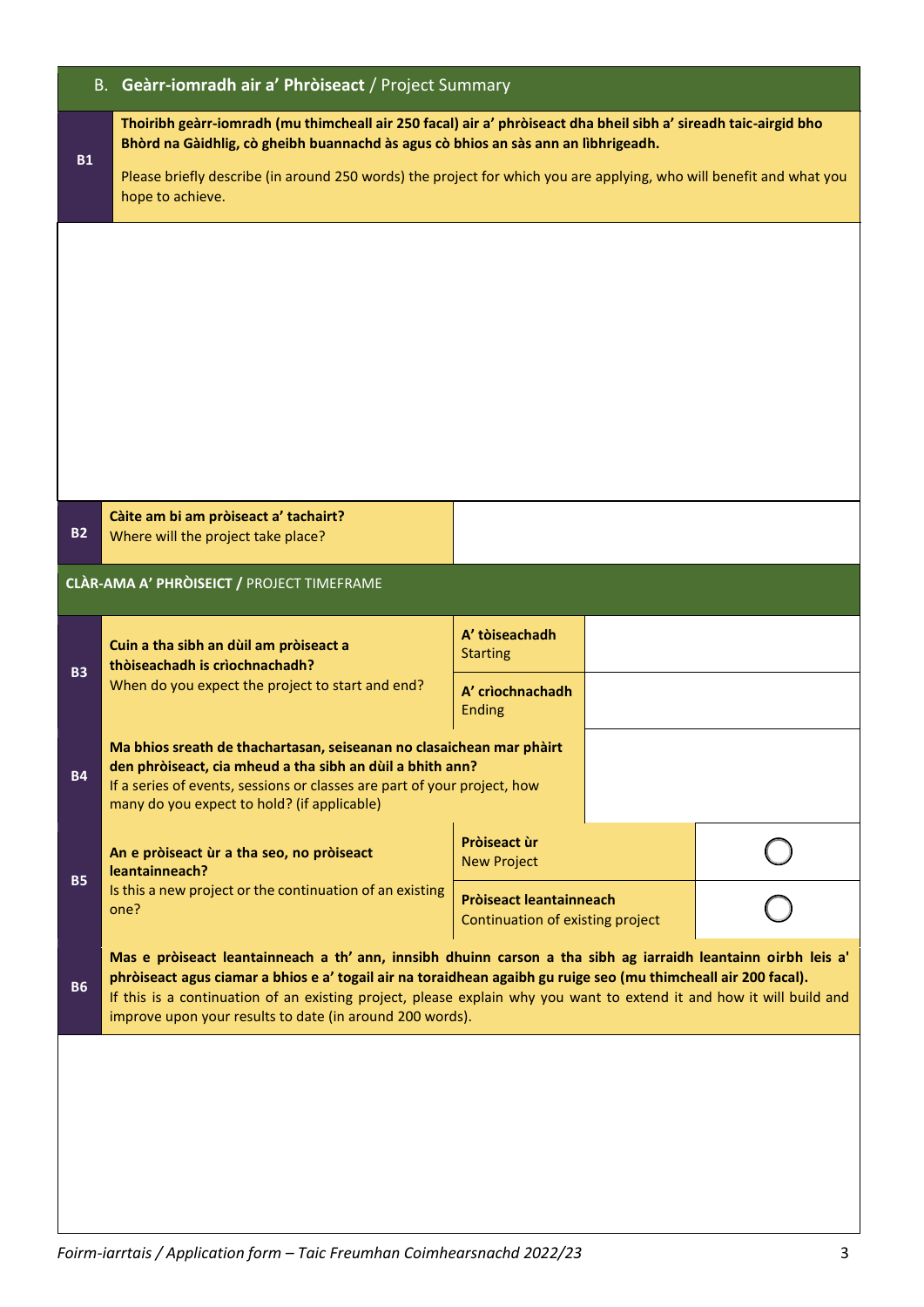# C. **Amasan a' phròiseict** / Aims of the project

### **Innsibh dhuinn ciamar a bhios am pròiseact a' cur ri cleachdadh na Gàidhlig sa choimhearsnachd agaibh, a' freagairt air na hamasan gu h-ìosal, is gnìomhan Plana Corporra Bhòrd na Gàidhlig 2018-2023 (mu thimcheall air 500 facal).**

Please let us know how you think this project will support Gaelic usage in your community, the following aims and the actions of Bòrd na Gàidhlig's Corporate Plan 2018-2023 (in around 500 words).

- **A' brosnachadh cleachdadh na Gàidhlig am measg luchd-labhairt de dhiofar aoisean** Promote the use of Gaelic between speakers of different ages
- **A' toirt cothrom do dhaoine òga le Gàidhlig an cànan a chleachdadh taobh-a-muigh na sgoile, colaiste no oilthigh** Provide young Gaelic speakers with the opportunity to use the language outwith school, college, or university
- **A' dèanamh fòcas air taic a chumail ri sunnd dhaoine tro bhith a' cleachdadh na Gàidhlig** Focus on supporting people's wellbeing through using Gaelic
- **A' brosnachadh no a' cumail taic ri teaghlaichean airson Gàidhlig a chleachdadh còmhla no aig an dachaigh** Encourage or support families to use Gaelic together at home
- **A' cruthachadh chothroman do dh'inbhich gus Gàidhlig ionnsachadh** Create opportunities for adults to learn Gaelic
- **A' cur Gàidhlig air adhart mar phàirt de chomharrachaidhean agus tachartasan ionadail, nàiseanta is eadar-nàiseanta, leithi[d Bliadhna](https://www.visitscotland.org/about-us/what-we-do/themed-years)  [nan Sgeul 2022](https://www.visitscotland.org/about-us/what-we-do/themed-years)**

Promote Gaelic as part of local, national, or international events and celebrations, such as the [Year of Scotland's Stories 2022](https://www.visitscotland.org/about-us/what-we-do/themed-years)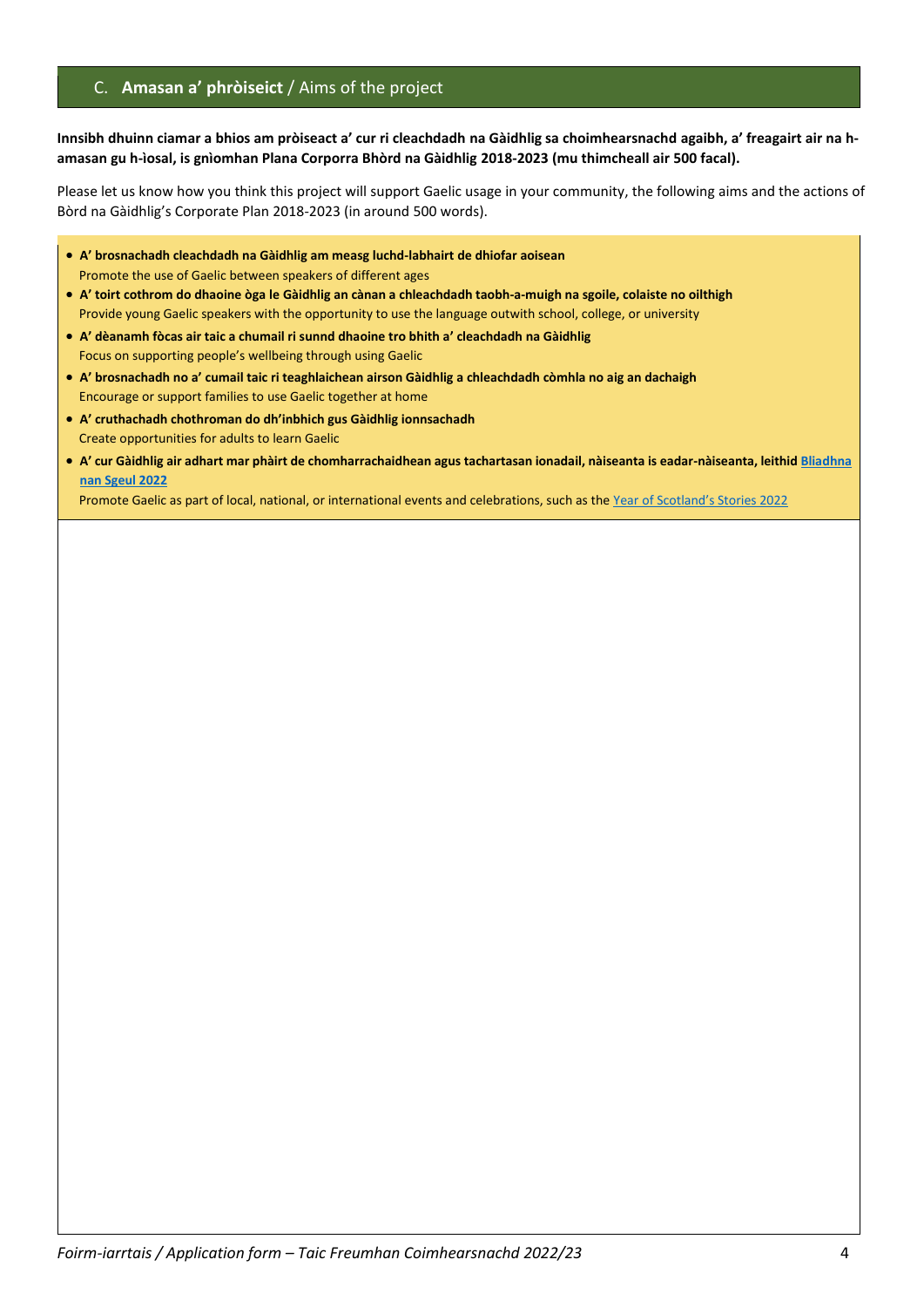|                | D. Libhrigeadh a' Phròiseict / Delivering the project                                                                                                                                                                                                            |                                                                        |                           |                 |                            |                         |  |  |
|----------------|------------------------------------------------------------------------------------------------------------------------------------------------------------------------------------------------------------------------------------------------------------------|------------------------------------------------------------------------|---------------------------|-----------------|----------------------------|-------------------------|--|--|
| <b>D1</b>      | Cò bhios lìbhrigeadh na pròiseact is dè an eòlas a th' aca air pròiseactan den leithid a choileanadh? (mu thimcheall<br>air 200 facal)<br>Who will be delivering the project and what experience do they have of delivering such projects? (in around 200 words) |                                                                        |                           |                 |                            |                         |  |  |
|                |                                                                                                                                                                                                                                                                  |                                                                        |                           |                 |                            |                         |  |  |
| D <sub>2</sub> | Dè an uimhir den phròiseict a thèid a lìbhrigeadh tro<br>mheadhan na Gàidhlig?<br>How much of this project will be delivered through the<br>medium of Gaelic?                                                                                                    | Air fad<br>All                                                         | A' mhòr-<br>chuid<br>Most | Lethach<br>Half | A' bheag-<br>chuid<br>Some | Cha bhi<br>idir<br>None |  |  |
|                | E. Sgrùdadh agus Measadh a' Phròiseict / Project Monitoring & Evaluation                                                                                                                                                                                         |                                                                        |                           |                 |                            |                         |  |  |
| E1             | Cia mheud duine a tha sibh a' sùileachadh a bhios<br>an sàs sa phròiseact (a' lìbhrigeadh no a' gabhail<br>pàirt)?<br>How many people do you expect to take part in the<br>project (delivering or taking part)?                                                  | A' lìbhrigeadh<br>Delivering<br>A' gabhail pàirt<br><b>Taking part</b> |                           |                 |                            |                         |  |  |
| <b>E2</b>      | Ciamar a bhios sibh a' tomhas an robh am pròiseact agaibh soirbheachail? (mu thimcheall air 150 facal)<br>How will you assess if your project was a success? (in around 150 words)                                                                               |                                                                        |                           |                 |                            |                         |  |  |
|                |                                                                                                                                                                                                                                                                  |                                                                        |                           |                 |                            |                         |  |  |
| E <sub>3</sub> | Ciamar a bhios sibh a' tional bheachdan bho chom-pàirtichean air mar a tha am pròiseact air buannachd a thoirt<br>dhaibh? (mu thimcheall air 150 facal)                                                                                                          |                                                                        |                           |                 |                            |                         |  |  |
|                | How will you gather feedback from participants about how the project has benefitted them? (in around 150 words)                                                                                                                                                  |                                                                        |                           |                 |                            |                         |  |  |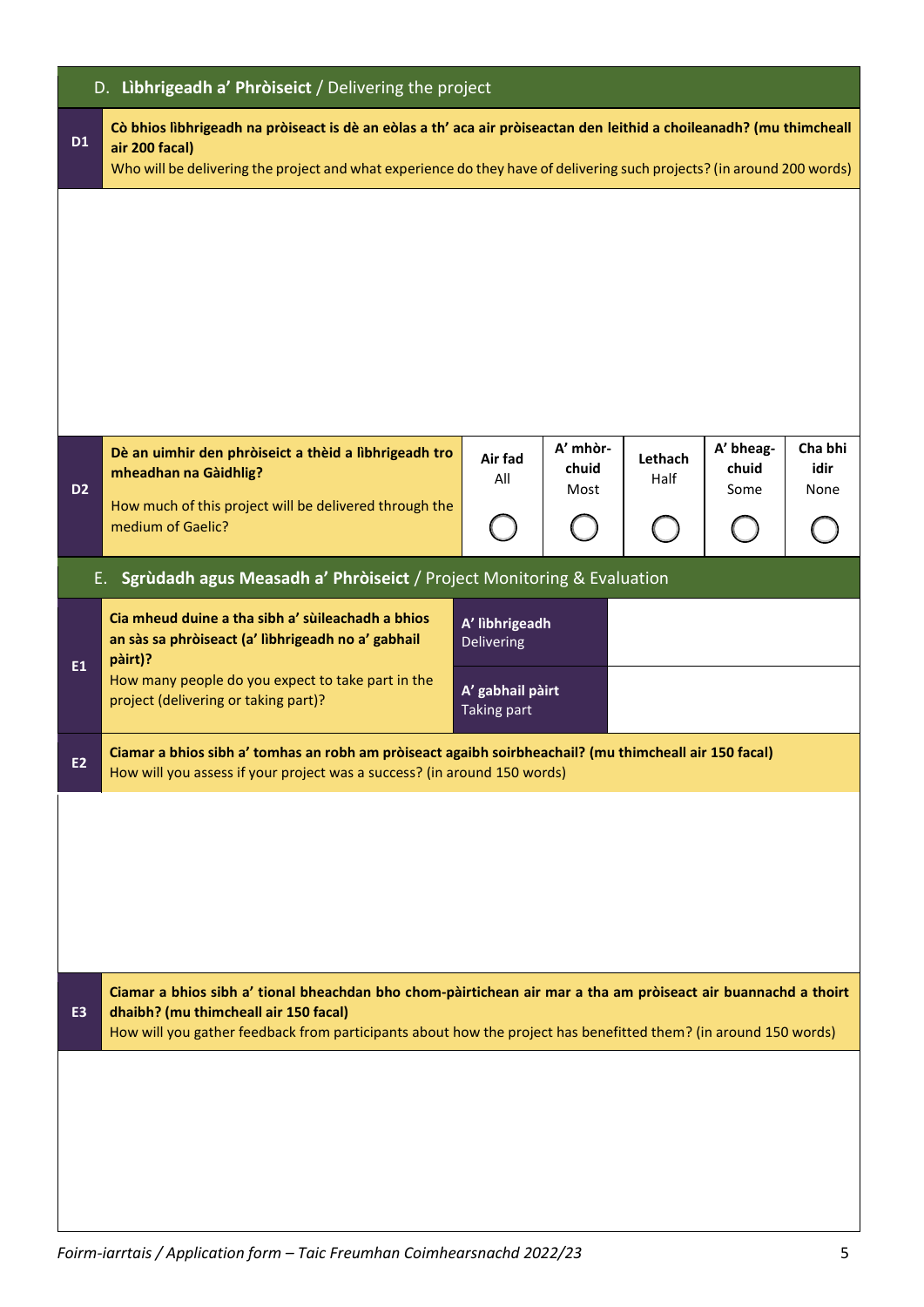|                | F. <b>Ionmhas</b> / Finance                                                                                        |  |  |  |  |
|----------------|--------------------------------------------------------------------------------------------------------------------|--|--|--|--|
| F <sub>1</sub> | Dè a' chosgais iomlan a bhios aig a' phròiseact?<br>What will be the total cost of the project?                    |  |  |  |  |
| F <sub>2</sub> | Dè an t-suim a tha sibh a' sireadh bho Bhòrd na Gàidhlig?<br>What amount are you requesting from Bord na Gaidhlig? |  |  |  |  |

**Thoiribh seachad fiosrachadh air cosgaisean agus teachd-a-steach iomlan a' phròiseict, a' gabhail a-steach taic neo-ionmhasail sam bith anns gach colbh. Thoiribh fa-near gum bi iarrtasan taic-airgid a tha a' sireadh thairis air £5,000 no còrr is 80% de chosgaisean iomlan a' phròiseict air am measadh neo-cheadaichte. Faodaidh sibh buidseat nas mionaidiche a thoirt dhuinn mar sgrìobhainn fa leth ma thogras sibh. Gheibhear eisimpleirean de bhuidseatan an seo.**

Please give a detailed breakdown of the project's total costs and income, including any in-kind costs in both columns. Please note that applications for funding that request over £5,000 or more than 80% of total project costs will be deemed ineligible. You may also provide a more detailed budget separately if you wish. Examples of budgets can be found here.

| <b>COSGAISEAN / COSTS</b><br>F3 |                                                                                                    | F4    | <b>TEACHD-A-STEACH / INCOME</b> |                     |       |  |
|---------------------------------|----------------------------------------------------------------------------------------------------|-------|---------------------------------|---------------------|-------|--|
|                                 |                                                                                                    |       |                                 |                     |       |  |
|                                 |                                                                                                    |       |                                 |                     |       |  |
|                                 |                                                                                                    |       |                                 |                     |       |  |
|                                 |                                                                                                    |       |                                 |                     |       |  |
|                                 |                                                                                                    |       |                                 |                     |       |  |
|                                 |                                                                                                    |       |                                 |                     |       |  |
|                                 |                                                                                                    |       |                                 |                     |       |  |
|                                 |                                                                                                    |       |                                 |                     |       |  |
|                                 |                                                                                                    |       |                                 |                     |       |  |
|                                 |                                                                                                    |       |                                 |                     |       |  |
|                                 | Gu h-iomlan / Total                                                                                | £0.00 |                                 | Gu h-iomlan / Total | £0.00 |  |
| F5                              | Nòtaichean sam bith air a' bhuidseat (ma tha seo a dhìth)<br>Any notes on the budget (if required) |       |                                 |                     |       |  |
|                                 |                                                                                                    |       |                                 |                     |       |  |
|                                 |                                                                                                    |       |                                 |                     |       |  |
|                                 |                                                                                                    |       |                                 |                     |       |  |
|                                 |                                                                                                    |       |                                 |                     |       |  |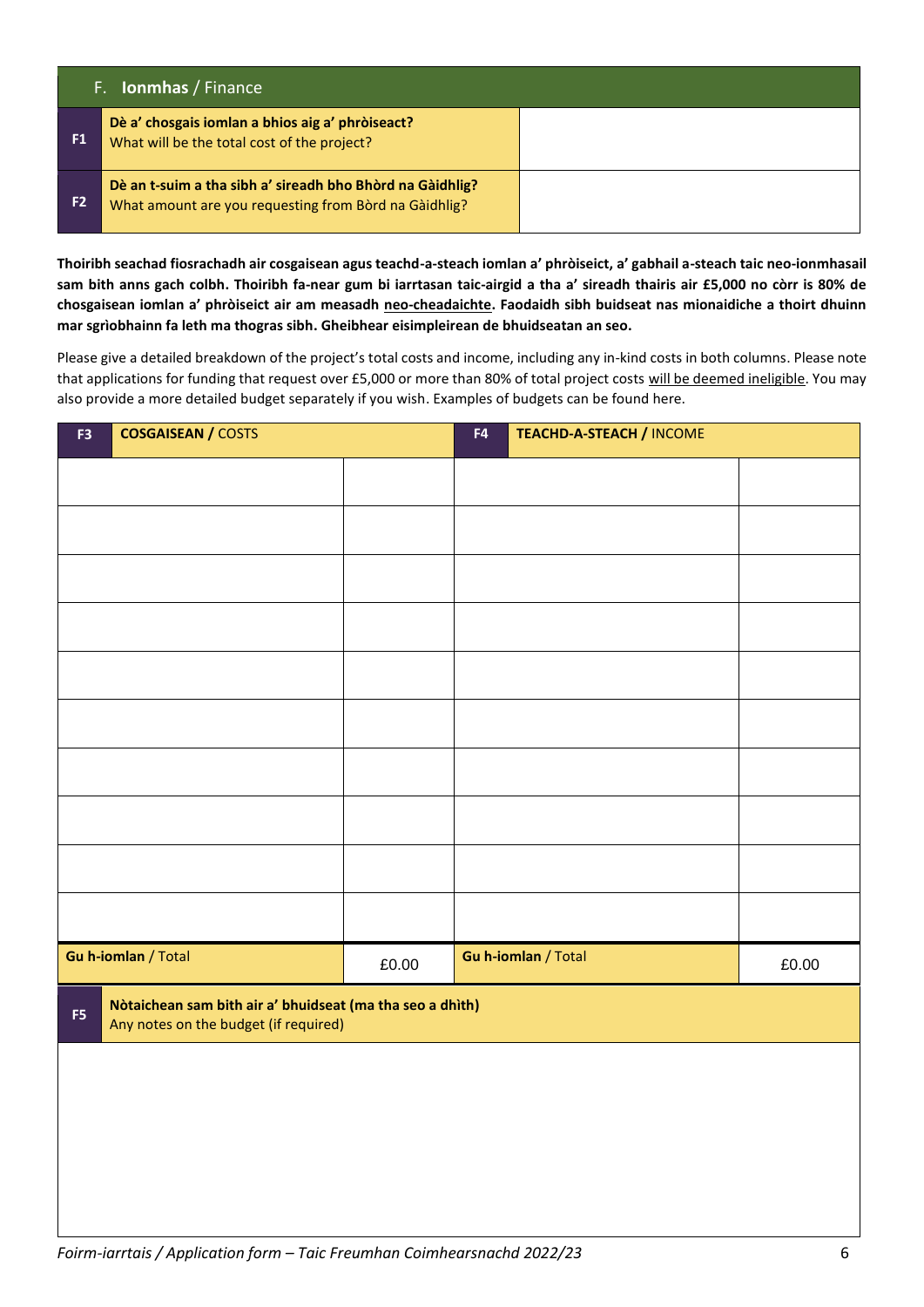# G. **Àrainneachd, Co-ionannachd, Iomadachd & In-ghabhalachd** / Environment, Equalities, Diversity & Inclusion

| Leig fios dhuinn (mu thimcheall air 200 facal) mar a bhios<br>am pròiseact agaibh:<br>Ag amas air buaidh air an àrainneachd a | Let us know (in in around 200 words) how your project will:<br>Aim to reduce its environmental impact<br>$\bullet$<br>Promote equality of opportunity for those with a |
|-------------------------------------------------------------------------------------------------------------------------------|------------------------------------------------------------------------------------------------------------------------------------------------------------------------|
| lùghdachadh<br>A' brosnachadh co-ionannachd chothroman<br>$\bullet$<br>dhaibhsan aig a bheil feart dìonte                     | $\bullet$<br>protected characteristic<br>Promote opportunities for young people who are, or<br>$\bullet$<br>have been, in care                                         |
| A' brosnachadh chothroman do dhaoine òga a tha,<br>۰<br>no a tha air a bhith, fo chùram                                       |                                                                                                                                                                        |

# H. **Aithneachadh taic-airgid** / Acknowledging funding support

**Thoiribh fios dhuinn air mar a bhios sibh ag aithneachadh taic-airgid Bòrd na Gàidhlig an lùib a' phròiseict is sanasachd agaibh (mu thimcheall air 150 facal). Tha comhairle ri faighinn air seo san [Stiùireadh Aithneachaidh](https://www.gaidhlig.scot/wp-content/uploads/static/stiuireadh-aithneachaidh.pdf) againn.**

Please let us know how you will acknowledge Bòrd na Gàidhlig's funding as part of the project and your publicity efforts (in around 150 words). Advice on this is available via ou[r Acknowledgement Guidance.](https://www.gaidhlig.scot/wp-content/uploads/static/acknowledgement-guidance.pdf)

## I. **Fiosrachadh sam bith eile /** Any further information

**Thoiribh fios dhuinn air rud sam bith eile a tha sibh airson a ràdh mu dheidhinn a' phròiseict no airson taic a chur ris an iarrtas agaibh. Ma tha sibh air faidhlichean-taic a bharrachd a chur ris an iarrtas, nach bheir sibh iomradh orra an seo.**

Please let us know if there is anything else you would like to tell us about your project or to support your application. If you have included any additional documents to support your application please provide an overview of these here.